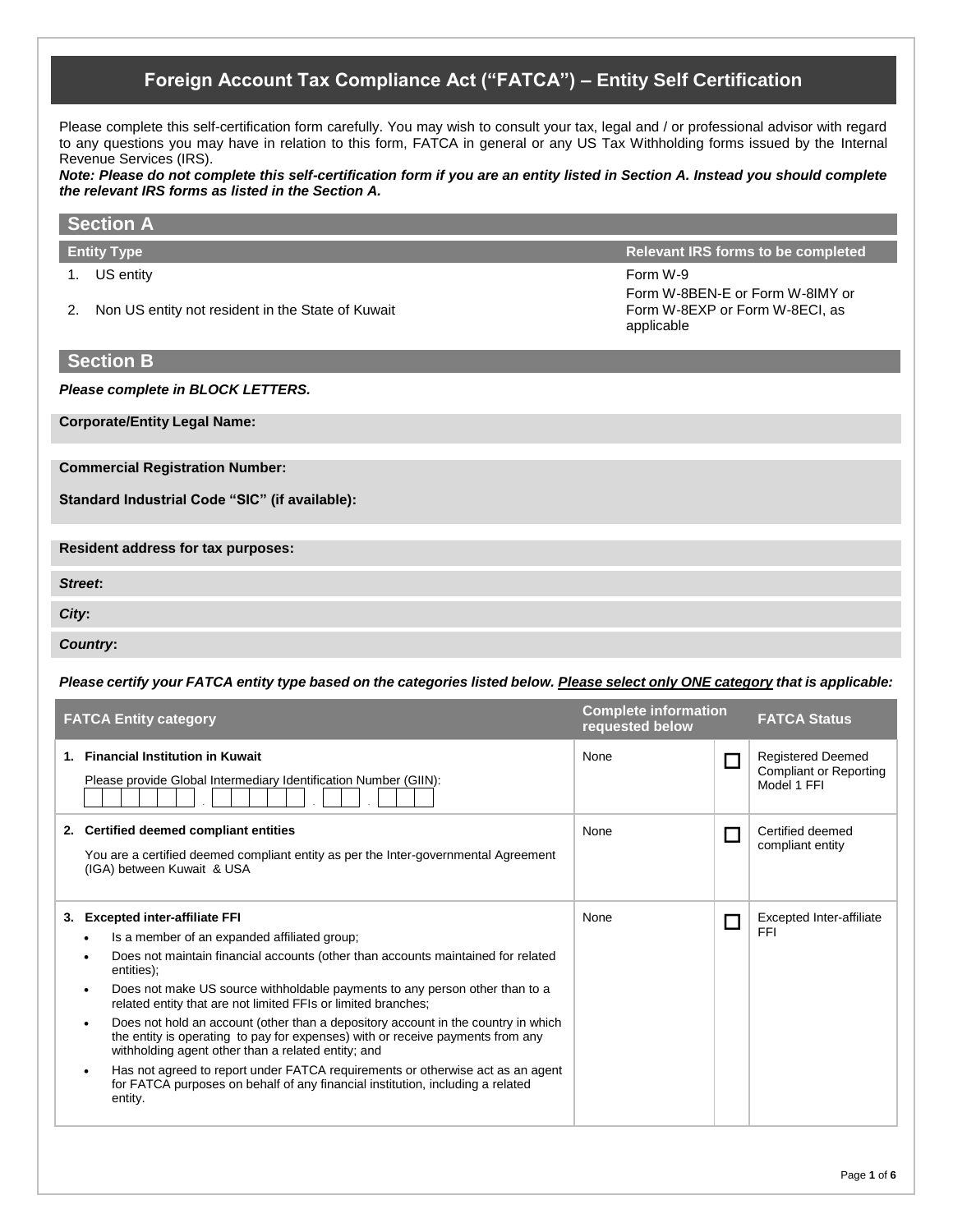| <b>FATCA Entity category</b>                                                                                                                                                                                                                                                                                                                                                                                                                                                                                                                                                                                                                                                                                                                                                                                                                                                                                                                                                                                                                                                                                                                                                    | <b>Complete information</b><br>requested below            |                | <b>FATCA Status</b>                                                                                                          |
|---------------------------------------------------------------------------------------------------------------------------------------------------------------------------------------------------------------------------------------------------------------------------------------------------------------------------------------------------------------------------------------------------------------------------------------------------------------------------------------------------------------------------------------------------------------------------------------------------------------------------------------------------------------------------------------------------------------------------------------------------------------------------------------------------------------------------------------------------------------------------------------------------------------------------------------------------------------------------------------------------------------------------------------------------------------------------------------------------------------------------------------------------------------------------------|-----------------------------------------------------------|----------------|------------------------------------------------------------------------------------------------------------------------------|
| 4. Government / Public Sector Entity/Central bank of Issue<br>You are any of the following:<br>Government Agencies and Ministries<br>Public Sector entities or fully owned by Government<br><b>Central Bank</b><br>Foreign Embassies or Trade Representative Offices<br>International Organizations (UN, WHO, World Bank, etc.)<br>Also<br>You are not engaged in commercial financial activities of a type engaged in by an<br>insurance company, custodial institution, or depository institution<br>The benefit of the entity's income does not inure to any private person                                                                                                                                                                                                                                                                                                                                                                                                                                                                                                                                                                                                  | None                                                      | $\Box$         | Government, Central<br>Bank, International<br>Organization or Entity<br>wholly owned by<br><b>Exempt Beneficial</b><br>Owner |
| 5. Charity/ Non-profit Organization<br>You are a Charity/ Non-profit organization established and maintained exclusively for:<br>Religious, charitable, scientific, artistic, cultural or educational purposes, or<br>Professional organization, business league, chamber of commerce, labour<br>organization, agricultural or horticultural organization, civil league or an<br>organization operated exclusively for promotion of social welfare<br>The Charity/ Non-profit organization fulfills all the following conditions:<br>Has no shareholders or members who have a proprietary or beneficial interest in<br>its income or assets:<br>Its formation documents or the local law do not permit the distribution of any<br>income or assets to or for the benefit of a private person or non-charity entity<br>except for payment as reasonable compensation for services or distribution in<br>accordance with the charity's charitable activities; and<br>Its formation documents or the local law require all of the charity's assets to be<br>distributed to a government entity or other non-profit organization upon the<br>charity's dissolution or liquidation. | None                                                      | □              | Non-Profit Organization                                                                                                      |
| 6. Publicly Listed Company and its Related Entity<br>Your stock is regularly traded on one or more established securities markets, or<br>You are an affiliate (in other words, a member) of an entity the stock of which is<br>regularly traded on an established securities market<br>The company or its related Entities is primarily engaged in a business other than<br>that of a Financial Institution                                                                                                                                                                                                                                                                                                                                                                                                                                                                                                                                                                                                                                                                                                                                                                     | Name of Stock<br>Exchange:<br><b>Registration Number:</b> | $\Box$         | Publicly traded NFFE or<br>NFFE affiliate of a<br>publicly traded<br>corporation                                             |
| 7. Treasury / Financing Centre of Corporate Groups<br>You engage in financing and hedging transactions with, or for, Related Entities<br>that are not Financial Institutions, and<br>The group of such Related Entities is primarily engaged in a business other than<br>$\bullet$<br>that of a Financial Institution, and<br>You do not provide financing or hedging services to any entity that is not a Related<br>$\bullet$<br>Entity                                                                                                                                                                                                                                                                                                                                                                                                                                                                                                                                                                                                                                                                                                                                       | None                                                      | $\blacksquare$ | <b>Excepted Nonfinancial</b><br><b>Group Entity</b>                                                                          |
| 8. Start-up Company<br>You are just starting and not yet in operations, and have no prior operating history;<br>You are investing capital into assets with the intention to operate a business other<br>$\bullet$<br>than that of a Financial Institution and<br>The date of your incorporation is not more than 24 months prior to the date of this<br>self-certification form                                                                                                                                                                                                                                                                                                                                                                                                                                                                                                                                                                                                                                                                                                                                                                                                 | None                                                      | П              | <b>Excepted Nonfinancial</b><br>Start-Up Company                                                                             |
| 9. Company under liquidation or Bankruptcy<br>You have filed a plan of liquidation, filed a plan of reorganization, or filed for<br>bankruptcy on (Please provide date):<br>During the past 5 years you have not been engaged in business as a financial<br>٠<br>institution or acted as a passive Nonfinancial Foreign Entity (passive NFFE);<br>You are either liquidating or emerging from a reorganization or bankruptcy with the<br>$\bullet$<br>intent to continue or recommence operations as a nonfinancial entity; and                                                                                                                                                                                                                                                                                                                                                                                                                                                                                                                                                                                                                                                 | None                                                      |                | <b>Excepted Nonfinancial</b><br>Entity in liquidation                                                                        |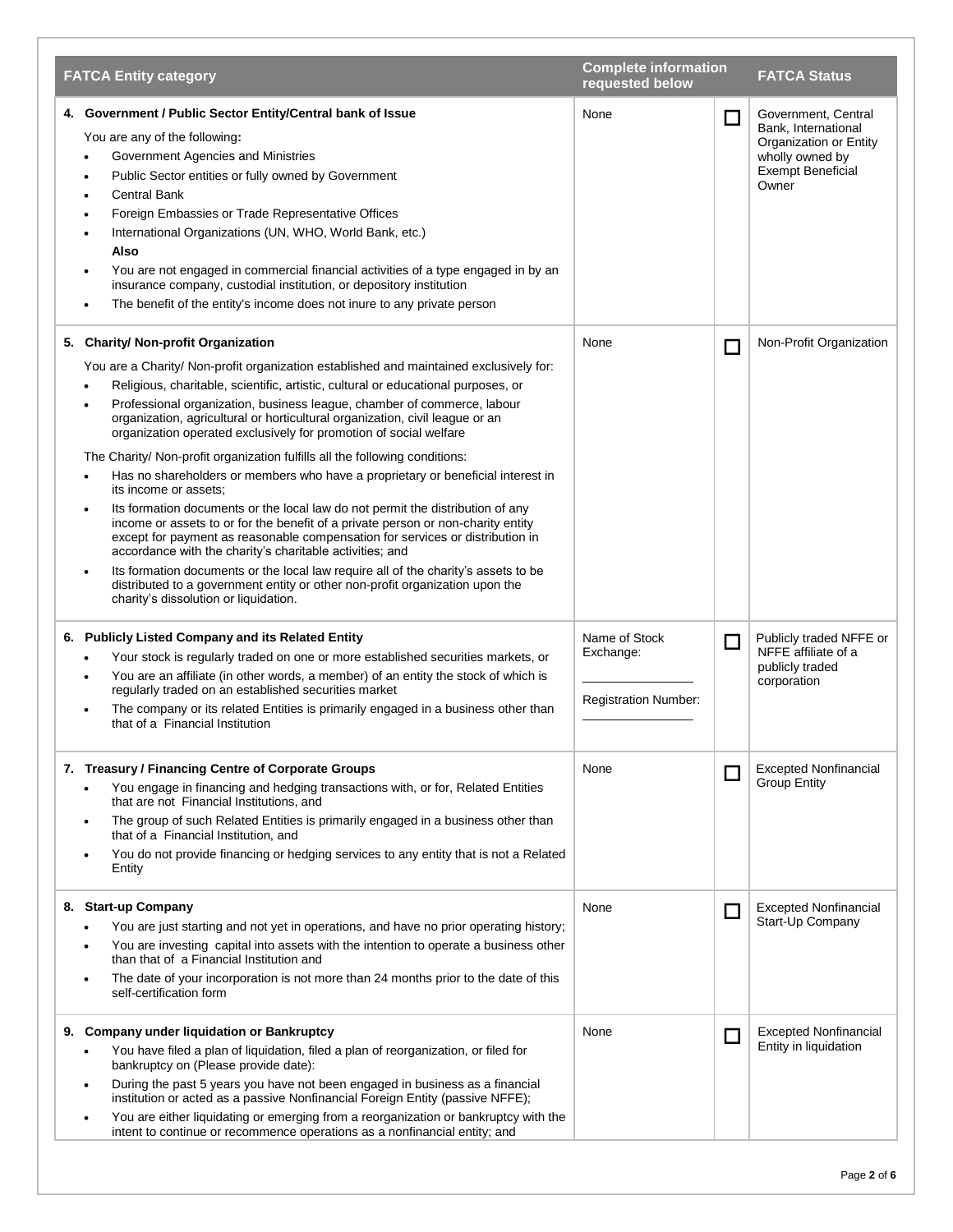| <b>FATCA Entity category</b>                                                                                                                                                                                                                                                                                                                                                                                                                                                               | <b>Complete information</b><br>requested below                              |        | <b>FATCA Status</b>                                            |
|--------------------------------------------------------------------------------------------------------------------------------------------------------------------------------------------------------------------------------------------------------------------------------------------------------------------------------------------------------------------------------------------------------------------------------------------------------------------------------------------|-----------------------------------------------------------------------------|--------|----------------------------------------------------------------|
| You will provide, documentary evidence such as a bankruptcy filing or other public<br>$\bullet$<br>documentation that supports your claim if you remain in bankruptcy or liquidation<br>for more than three years.                                                                                                                                                                                                                                                                         |                                                                             |        |                                                                |
| 10. Direct Reporting NFFE<br>As a Direct Reporting NFFE you are registered with the IRS and are issued a<br>Global Intermediary Identification Number (GIIN).<br>Please provide Global Intermediary Identification Number (GIIN):                                                                                                                                                                                                                                                          | None                                                                        | П      | Direct reporting NFFE                                          |
|                                                                                                                                                                                                                                                                                                                                                                                                                                                                                            |                                                                             |        |                                                                |
| 11. Active Business Entity<br>You derive less than 50% of your gross income (for previous calendar year) from<br>$\bullet$<br>Passive Income such as investments, dividends, interests, rents or royalties, and<br>More than 50% of the weighted average percentage of assets held by you (tested<br>$\bullet$<br>quarterly, using fair market value or book value of assets as reflected in your<br>balance sheet) produce or are held to produce income for these business<br>activities | Your primary line of<br>business is:                                        | П      | <b>Active NFFE</b>                                             |
| 12. Passive Investment Entity (with no Controlling Persons who are US persons)<br>You derive more than 50% of your gross income (for the previous calendar year)<br>$\bullet$<br>from Passive Income such as investments, dividends, interests, rents or<br>royalties, and<br>You do not have any Controlling Person who is US Person.                                                                                                                                                     | None                                                                        | □      | Passive NFFE without<br>Controlling Person who<br>is US person |
| 13. Passive Investment Entity (with Controlling Person who are US persons)                                                                                                                                                                                                                                                                                                                                                                                                                 | Please complete                                                             | $\Box$ | Passive NFFE with                                              |
| You derive more than 50% of your gross income (for the previous calendar year)<br>from Passive Income such as investments, dividends, interests, rents or<br>royalties, and                                                                                                                                                                                                                                                                                                                | <b>Section C</b> of this form                                               |        | <b>Controlling Persons</b><br>who is US Person                 |
| You have any Controlling Person who is US Person.                                                                                                                                                                                                                                                                                                                                                                                                                                          |                                                                             |        |                                                                |
| 14. Others<br>You are none of the above.                                                                                                                                                                                                                                                                                                                                                                                                                                                   | Please complete and<br>submit the<br>appropriate US Tax<br>Withholding Form | □      | Status to be confirmed<br>from US Tax<br>Withholding Form      |

### **Section C**

**Controlling persons who are US persons (***Please complete only if you selected FATCA category 13 in Section B.) Please provide details as per the table below for each controlling person who is a US person*

| <b>Name</b> | <b>Resident Address for Tax Purposes</b> | Date of<br><b>Birth/incorporation</b><br>(MM-DD-YYYY) | U.S. TIN<br>(SSN/EIN) | Percentage<br>of<br>Ownership<br>$(\%)$ |
|-------------|------------------------------------------|-------------------------------------------------------|-----------------------|-----------------------------------------|
|             |                                          |                                                       |                       |                                         |
|             |                                          |                                                       |                       |                                         |
|             |                                          |                                                       |                       |                                         |
|             |                                          |                                                       |                       |                                         |

# **Section D**

### **Self-Declaration:**

Under penalties of perjury, I declare that I have examined the information on this form and to the best of my knowledge and belief it is true, correct, and complete. I further certify under penalties of perjury that:

- (1) The entity identified in Section B of this form is the beneficial owner of all the income to which this form relates and is using this form to certify its status for FATCA purposes
- (2) The entity identified in Section B of this form is not a U.S. person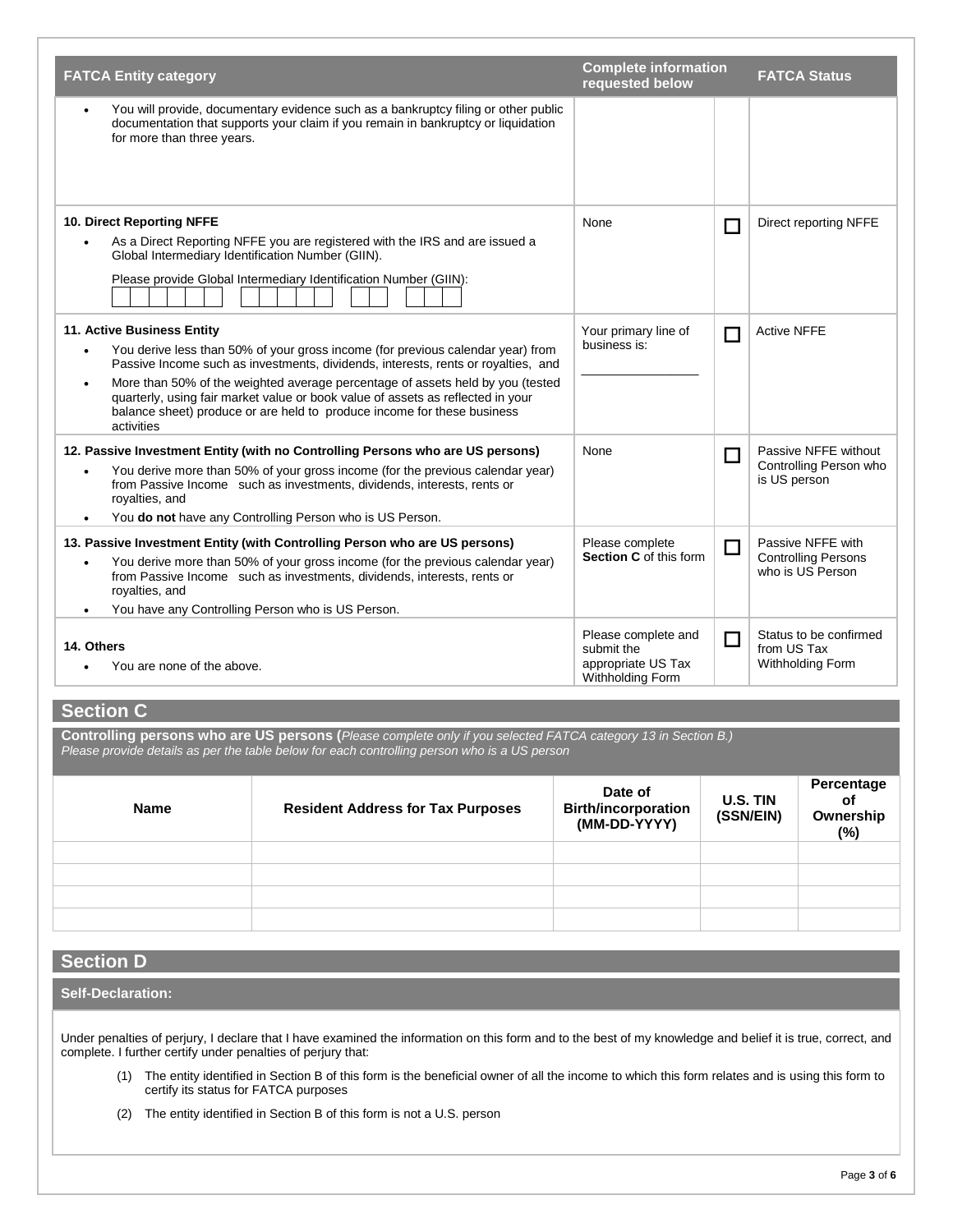| I agree that I will submit a revised form within 30 days if there is any change of circumstances which will necessitate an update to the information |  |
|------------------------------------------------------------------------------------------------------------------------------------------------------|--|
| provided in this form                                                                                                                                |  |

| Name and designation of Authorized Signatory: | Signature: | Date: |
|-----------------------------------------------|------------|-------|
|                                               |            |       |
|                                               |            |       |
|                                               |            |       |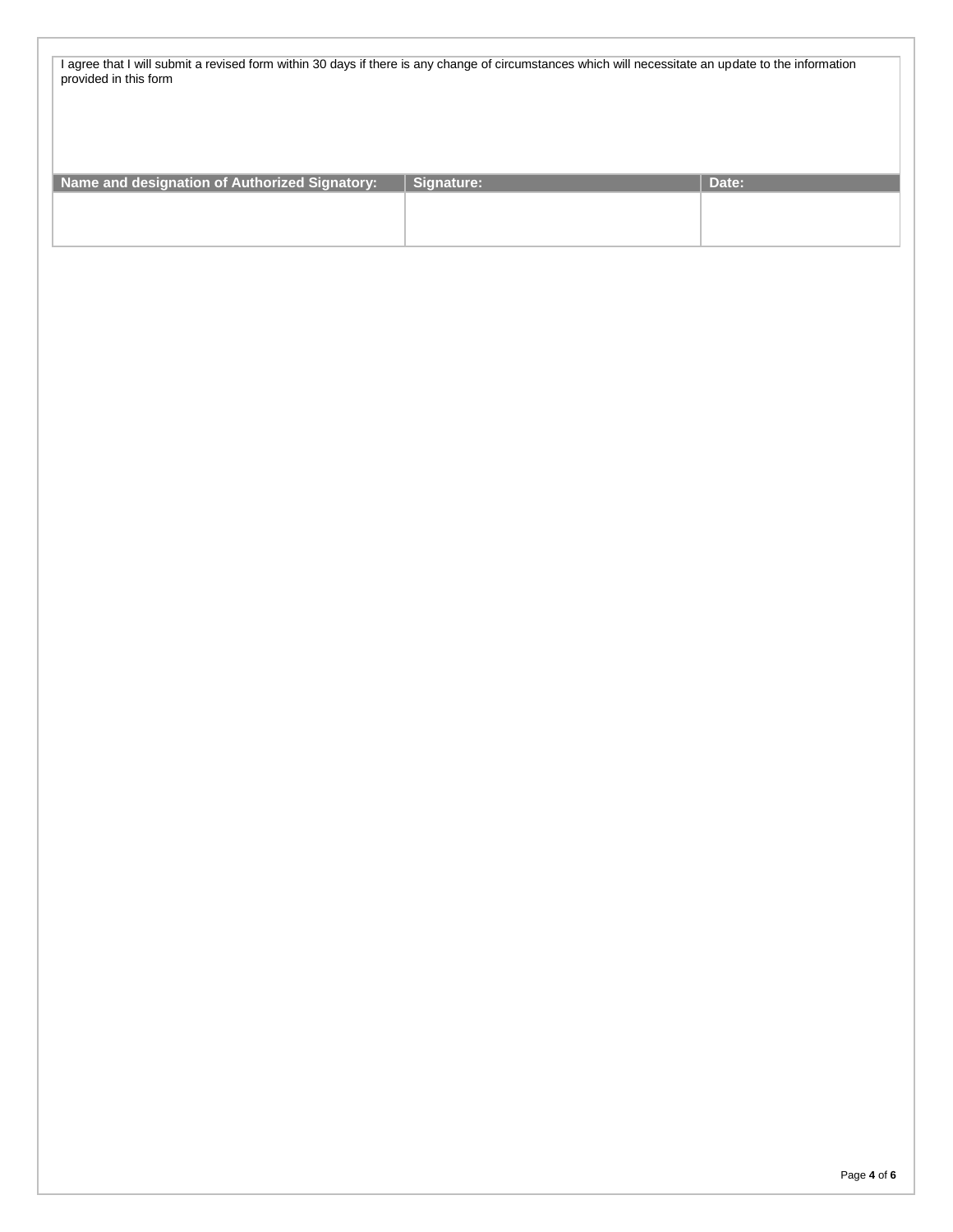#### **General Instructions**

This form has to be completed by all entities resident in Kuwait for tax purposes that wish to open a relationship with a Financial Institution in Kuwait.

#### **Purpose of the form**

The government of State of Kuwait have signed a Tax information exchange agreement with the Government of United States of America. Under this Inter-Governmental Agreement also referred to as the Model 1 IGA it is required by Financial Institutions in Kuwait to determine the status of entities under the US Foreign Account Tax Compliance Act (FATCA). The entity classification and information provided on this form will be used by the Financial Institution in Kuwait to ascertain if the entity account is reportable under FATCA requirements. This is a self-certification form and has to be completed only by persons who are authorized to sign on behalf of the entity.

#### **Change in circumstance**

If a change in circumstances makes any information on the Form you have submitted incorrect for purposes of FATCA, you must notify the financial institution within 30 days of the change in circumstances and you must file a new Form.

#### **Expiration of Form**

Generally, this self-certification should be renewed in line with the normal KYC and/or AML update procedures unless a change in circumstances makes any information on the form incorrect.

#### **Glossary of terms**

All terms used on this form have been explained below. For further understanding please refer to the Inter-governmental Agreement between Government of State of Kuwait and Government of United States of America. *This glossary is for the purpose of general guidance only and for any technical interpretations the original agreement has to be referred.* The Agreement can be found at the link

http:// www.treasury.gov/resource-center/tax-policy/treaties/ Pages/FATCA-Archive.aspx.

For purposes of this agreement and any annexes thereto ("Agreement"), the following terms shall have the meanings set forth below:

- a. The term "**United States**" means the United States of America, including the States thereof, but does not include the US Territories. Any reference to a "State" of the United States includes the District of Columbia.
- b. The term "**US Territory**" means American Samoa, the Commonwealth of the Northern Mariana Islands, Guam, the Commonwealth of Puerto Rico, or the US Virgin Islands.
- c. The term "**IRS**" means the US Internal Revenue Service.
- d. The term "**Kuwait**" means State of Kuwait, including the Government of State of Kuwait.
- e. The term "**Partner Jurisdiction**" means a jurisdiction that has in effect an agreement with the United States to facilitate the implementation of FATCA. The IRS shall publish a list identifying all Partner Jurisdictions.
- f. The term "**Competent Authority**" means:
- i. in the case of the United States, the Secretary of the Treasury or his delegate; and
- ii. in the case of Kuwait, Ministry of Finance
- g. The term "**Financial Institution**" means a Custodial Institution, a Depository Institution, an Investment Entity, or a Specified Insurance Company.
- h. The term "**Financial Institution in Kuwait**" means (i) any Financial Institution resident in/ organized under the laws of Kuwait, but excluding any branch of such Financial Institution that is located outside Kuwait, and (ii) any branch of a Financial Institution not resident in/ organized under the laws of Kuwait, if such branch is located in Kuwait.
- i. The term "**Custodial Institution**" means any Entity that holds, as a substantial portion of its business, financial assets for the account of

others. An entity holds financial assets for the account of others as a substantial portion of its business if the entity's gross income attributable to the holding of financial assets and related financial services equals or exceeds 20% of the entity's gross income during the shorter of: (i) the three-year period that ends on December 31 (or the final day of a noncalendar year accounting period) prior to the year in which the determination is being made; or (ii) the period during which the entity has been in existence.

- j. The term "**Depository Institution**" means any Entity that accepts deposits in the ordinary course of a banking or similar business.
- k. The term "**Investment Entity**" means any Entity that conducts as a business (or is managed by an entity that conducts as a business) one or more of the following activities or operations for or on behalf of a customer:
- i. trading in money market instruments (cheques, bills, certificates of deposit, derivatives, etc.); foreign exchange; exchange, interest rate and index instruments; transferable securities; or commodity futures trading;
- ii. individual and collective portfolio management; or
- iii. otherwise investing, administering, or managing funds or money on behalf of other persons.
- iv. This subparagraph 1(j) shall be interpreted in a manner consistent with similar language set forth in the definition of "financial institution" in the Financial Action Task Force Recommendations.
- l. The term "**Specified Insurance Company**" means any Entity that is an insurance company (or the holding company of an insurance company) that issues, or is obligated to make payments with respect to, a Cash Value Insurance Contract or an Annuity Contract.
- m.The term "**Insurance Contract**" means a contract (other than an Annuity Contract) under which the issuer agrees to pay an amount upon the occurrence of a specified contingency involving mortality, morbidity, accident, liability, or property risk.
- n. The term "**Annuity Contract**" means a contract under which the issuer agrees to make payments for a period of time determined in whole or in part by reference to the life expectancy of one or more individuals. The term also includes a contract that is considered to be an Annuity Contract in accordance with the law, regulation, or practice of the jurisdiction in which the contract was issued, and under which the issuer agrees to make payments for a term of years.
- o. The term "**Cash Value Insurance Contract**" means an Insurance Contract (other than an indemnity reinsurance contract between two insurance companies) that has a Cash Value greater than \$50,000.
- p. The term "**Cash Value**" means the greater of (i) the amount that the policyholder is entitled to receive upon surrender or termination of the contract (determined without reduction for any surrender charge or policy loan), and (ii) the amount the policyholder can borrow under or with regard to the contract. Notwithstanding the foregoing, the term "Cash Value" does not include an amount payable under an Insurance Contract as:
- i. a personal injury or sickness benefit or other benefit providing indemnification of an economic loss incurred upon the occurrence of the event insured against;
- ii. a refund to the policyholder of a previously paid premium under an Insurance Contract (other than under a life insurance contract) due to policy cancellation or termination, decrease in risk exposure during the effective period of the Insurance Contract, or arising from a redetermination of the premium due to correction of posting or other similar error; or
- iii. a policyholder dividend based upon the underwriting experience of the contract or group involved.
- q. The term "**US Person**" means a US citizen or resident individual, a partnership or corporation organized in the United States or under the laws of the United States or any State thereof, a trust if (i) a court within the United States would have authority under applicable law to render orders or judgments concerning substantially all issues regarding administration of the trust, and (ii) one or more US persons have the